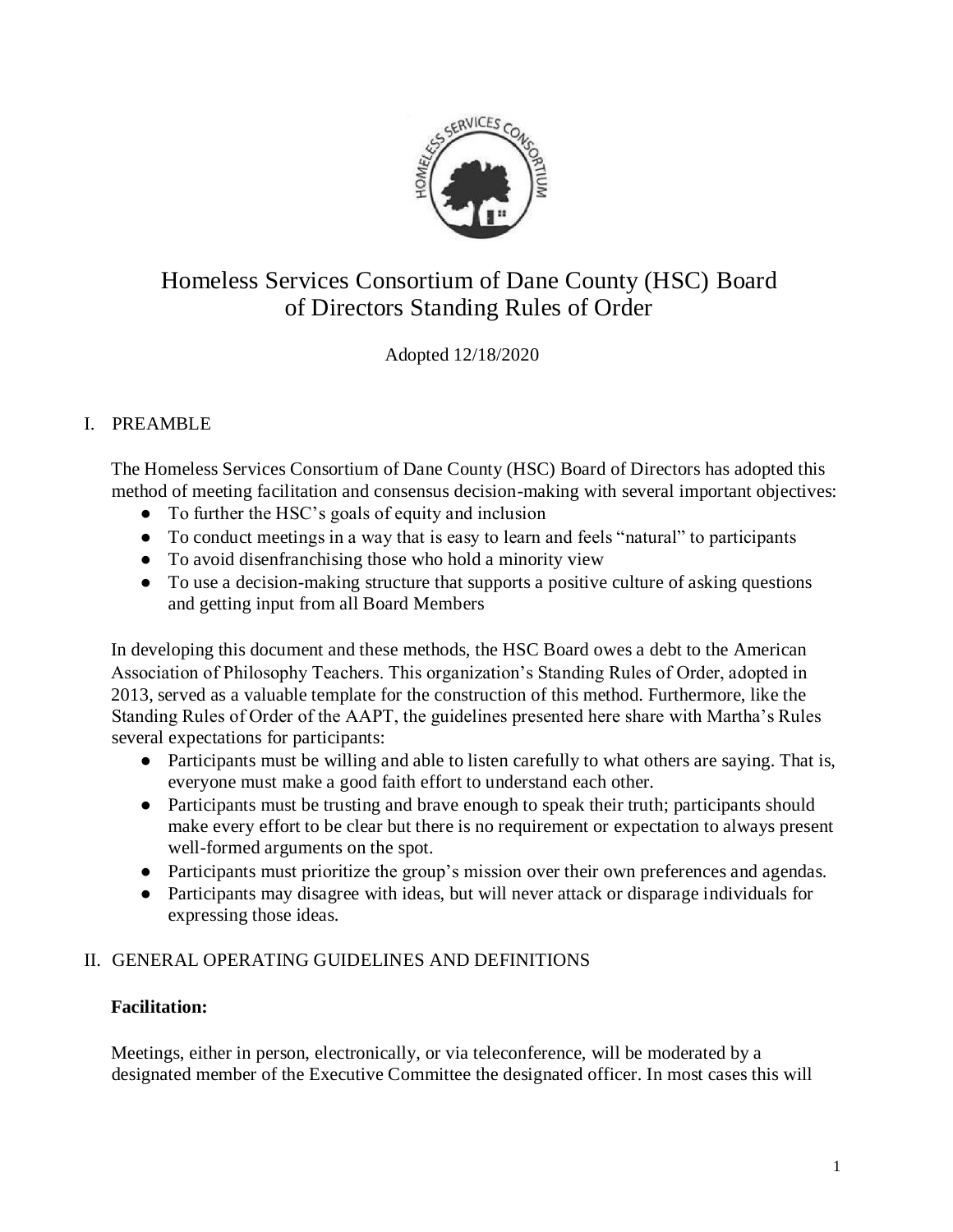be the President (or the Vice President if the President is unavailable), but the Executive Committee the Board may agree upon an alternate facilitator.

Despite there being a designated facilitator, all Board Members have a shared responsibility to ensure that these standing rules are followed.

## **Agendas:**

The Executive Committee of the Board will prepare an agenda of the topics anticipated to be discussed. The agenda will be posted publicly at least 24 hours before any meeting of the Board.

# **Quorum:**

While a quorum is not needed for Board meetings to begin, a quorum of a majority of Board Members must be present for any *Action Items* to be discussed or voted on. All Members in voting seats will be counted when determining whether a quorum is present, regardless of individual Members' ability to vote on a particular item.

# III. MEETING OPENING AND INTRODUCTORY ITEMS

## **Opening the Meeting:**

The facilitator will begin the meeting no later than 5 minutes after the scheduled start time with the participants who are present. No particular number of Board Members or quorum need be present for the meeting to start.

# **Expectations for Participants:**

The facilitator will review aloud the expectations for all meeting participants:

- Listen carefully to what others are saying and make a good faith effort to understand one another.
- Be trusting and brave enough to speak your truth.
- Prioritize the group's mission over your own preferences and agendas.
- You may disagree with ideas, but never attack or disparage individuals.

## **Introductions:**

Board Members will introduce themselves by stating their name, the type of Board seat they occupy, any Board leadership positions they hold, and any affiliations or other information they wish to share. Guests will be asked to introduce themselves by stating their name and any affiliations or other information they wish to share.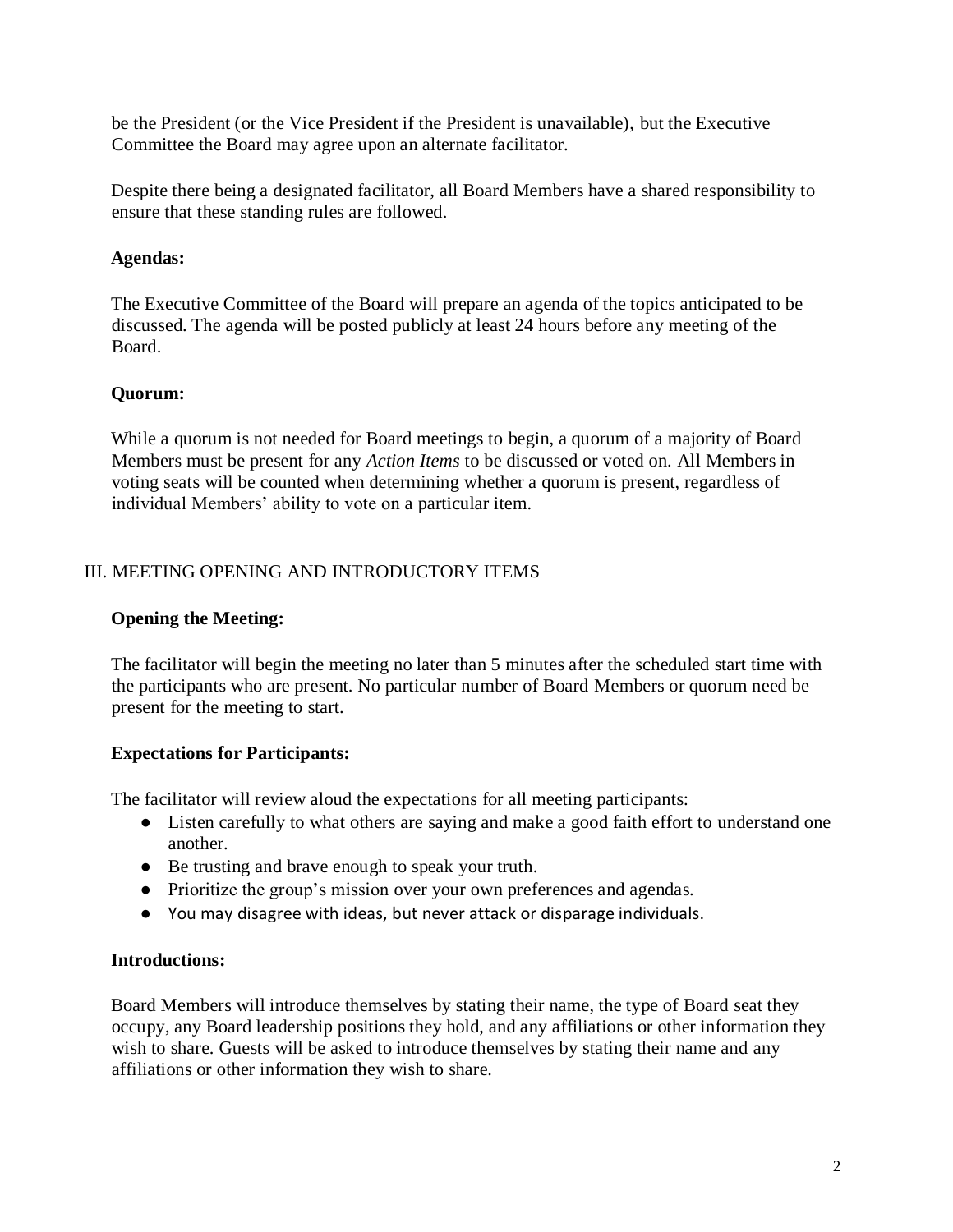#### **Guest Welcome:**

If applicable, the facilitator will provide a welcome to any guests attending the meeting and will review aloud these guidelines for guest participation in HSC Board Meetings, as applicable:

- Guests are valued attendees. For in-person meetings, guests may sit wherever they feel most comfortable, including at the meeting table (space permitting).
- Guests may be able to offer different and important perspectives on particular agenda items, and guest participation is welcomed. However, due to time constraints, some limits on guest participation will be observed:
	- Guests are asked to limit their contributions to one question or a statement of two (2) minutes or less per agenda item.
	- Guests are asked to self-monitor the length of their participation. However, the Board Vice President or another designee will also keep track of this and will help remind guests when their time for comment is coming to a close if needed.
- If Guests are asked direct questions by Board members regarding an agenda item, they may answer these, even if they have already spoken on that item.
- In the event that a guest is listed on the agenda to present on or speak to a particular item, the limits listed above will not apply.
- Guests who wish to see a particular topic addressed by the Board of Directors are encouraged to contact the Executive Committee to request that the topic be added to the agenda for a future meeting.

## **Approval of Minutes:**

The minutes from the previous Board meeting will be reviewed and approved by consensus (see process below). The Initial Proposal for approval of minutes will be put forward by the facilitator and will be to approve the minutes as presented to the Board.

# IV. AGENDA ITEMS

## **Reports:**

*Reports* from committees, officers, Board Members, or guests are designed for information to be shared with the Board of Directors during official Board meetings. Follow-up questions and discussion are encouraged.

## **Discussion Topics:**

*Discussion Topics* create space on the agenda for open conversation about a particular subject. These discussions may generate ideas for *Action Items* or may lead to follow-up work being assigned to a committee or workgroup.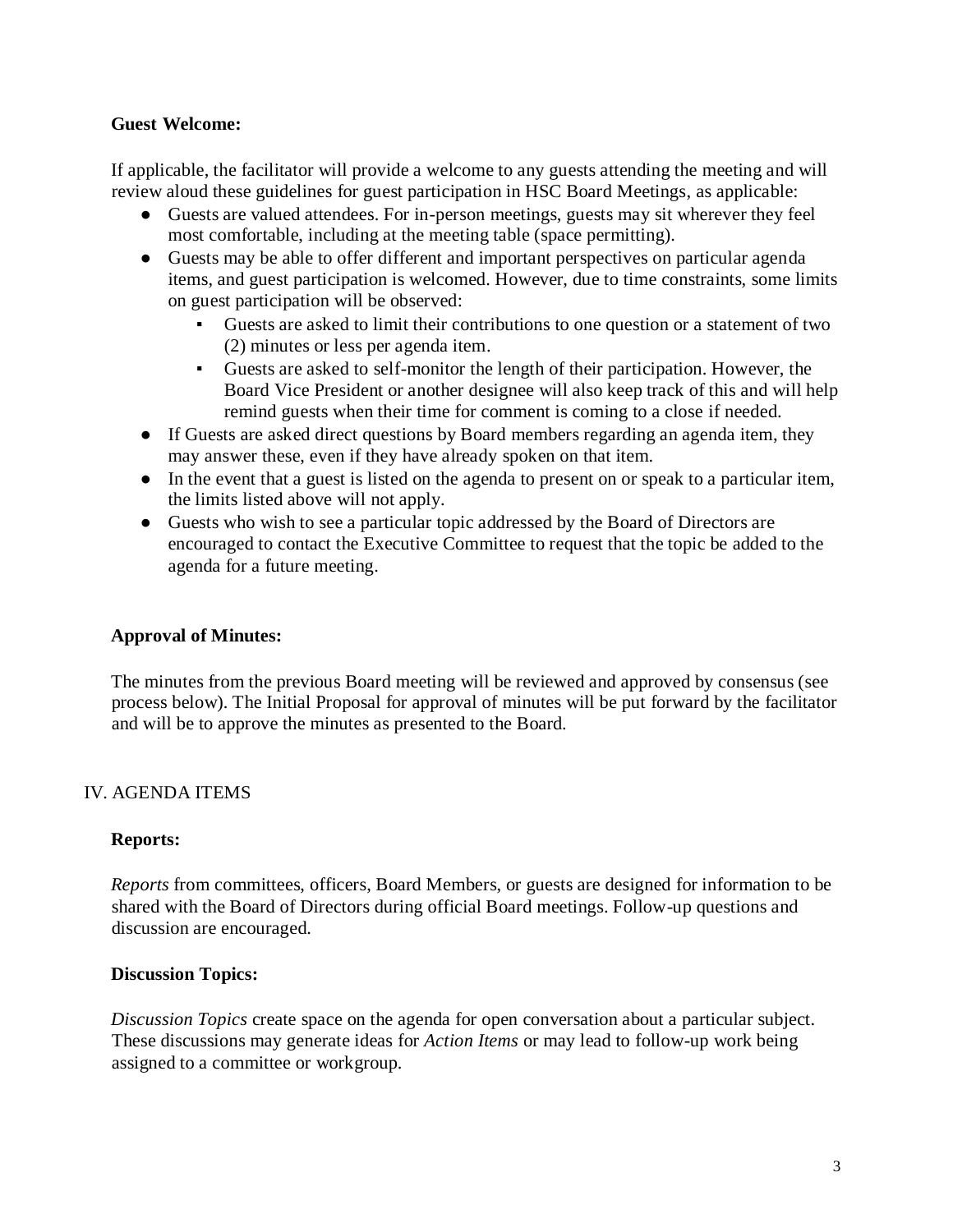#### **Action Items and Proposals:**

*Action Items* are agenda items that ask the Board of Directors to make a decision to take some kind of action. All Board Members are encouraged to engage in discussion about *Action Items*, except in the case of a conflict of interest. Board Members must disclose any conflicts of interest with regards to a particular *Action Item* when it is introduced, and Members with such a conflict must recuse themselves from all discussion and voting on that item. If the meeting facilitator has a conflict of interest, an alternate facilitator should preside over the part of the meeting dealing with that *Action Item*.

Each *Action Item* will have a designated individual, listed on the agenda, who will explain it*.* This individual may or may not be a Board Member. In addition to introducing the *Action Item,*  the designated individual will introduce an Initial Proposal in writing or an alternative visual format (such as a table). This Initial Proposal (like all Proposals) will make a recommendation for the Board to take a specific action related to the action item. The Initial Proposal is not intended to carry any greater weight or significance than other Proposals put forward. It is designed to create a baseline for discussion about what actions could be taken by the Board.

Discussion will follow. It is normal, natural, and expected that one or more Alternate Proposals may be put forward for consideration. Conversation may naturally move between Proposals; discussions will not be linear, and the Board should not attempt to eliminate one option before addressing others. However, during this process every effort should be made to ensure that all participants know what Proposal is being discussed at any given time. Questions are encouraged and should be solicited by the facilitator.

The following should be observed regarding all Proposals:

- Proposals may be introduced by any Board Member (unless recused) and presented in any format. However, all proposals not submitted in writing should be put in writing or an alternative visual format prior to any voting.
- Proposals must be specific as to the actions to follow from its adoption.
- If the group wishes to have an issue explored further and then brought back as an *Action Item* at a later time, the chosen Proposal should state this and specify a method for this review.
- Proposals (including the Initial Proposal) belong to the group. The person who proposed it no longer "owns" the Proposal and it cannot be withdrawn.
- Amendments to Proposals may be suggested by any Board member and adopted by consensus.

The group should move on to voting once the following has occurred:

- One or more Proposals for an *Action Item* have been put forward in writing (or an alternative visual format).
- All Members (unless recused) have had the opportunity to make an Alternate Proposal or voice their opinion on the Proposal(s) being considered, if they wish.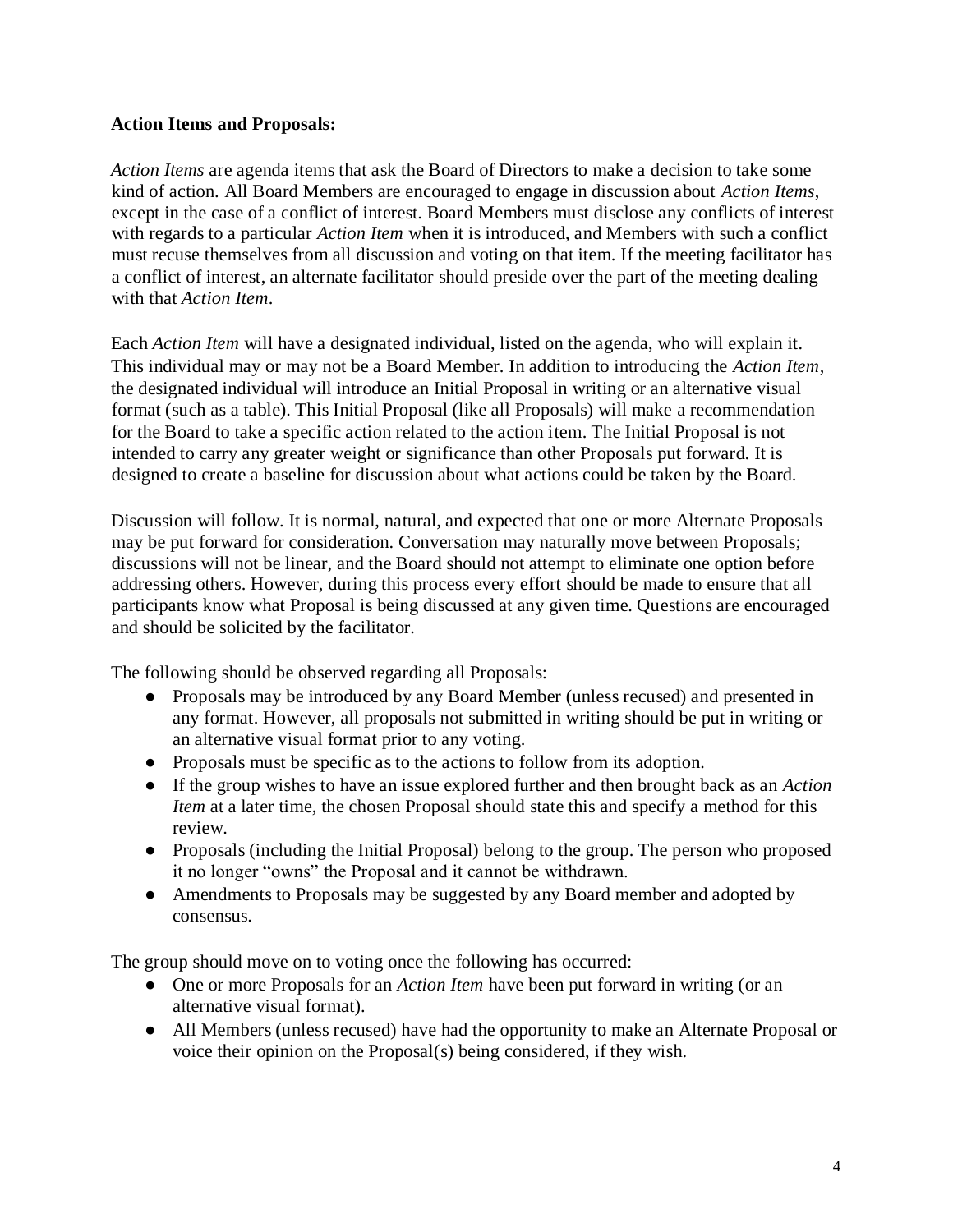## V. VOTING

There are two possible stages of voting in this model. Stage 1 (Consensus Check) is always used. If no proposal is adopted in Stage 1, the group proceeds to Stage 2.

Only HSC Board of Directors Members occupying voting seats (and who have not recused themselves) may participate in either Stage of voting.

## **Stage 1 - Consensus Check:**

The purpose of the Consensus Check is to gauge how the group feels about a specific Proposal. When multiple Proposals are being considered for the same *Action Item*, a Consensus Check will be conducted for each. If a Proposal is adopted during the Consensus Check this is considered a decision on the action item and voting does not proceed to Stage 2.

#### **Proposal Consensus Checks:**

- a. The facilitator states the specific Proposal being considered, referring members to the written/visual version of the Proposal.
- b. The facilitator asks (and the facilitator or a designee takes count of):
	- Who likes the proposal?
	- Who can live with the proposal?
	- Who is uncertain about the proposal?
	- Who is uncomfortable with the proposal?
- c. The facilitator reports the results (how many voters fell into each category) to the group.
- d. This process is repeated with all Proposal options for a particular *Action Item*.

#### **Interpretation of the Consensus Checks:**

- a. If all voting Members "like" or "can live with" a Proposal, that Proposal is considered as having Consensus. If it is the only Proposal with Consensus it is adopted.
- b. If more than half of voting Members are "uncomfortable" with a Proposal, that Proposal will be scratched (removed from consideration).
- c. If no Proposal has Consensus, there should be further discussion about the active Proposals including:
	- Members who indicated they are "uncomfortable" are asked to share what makes them uncomfortable (i.e. what they believe is wrong with the proposal).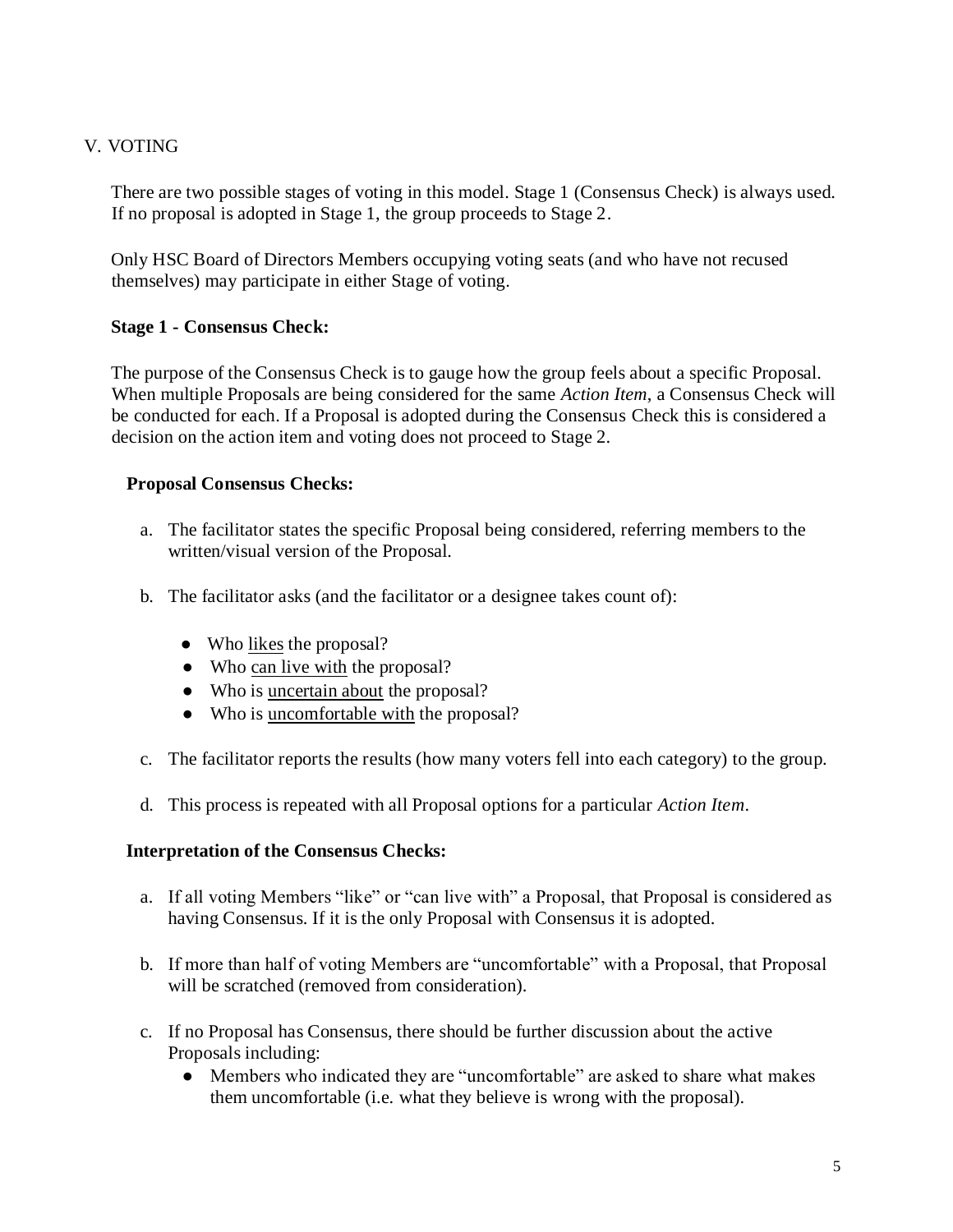- Members who indicated they are "uncertain" are asked to share what makes them uncertain (i.e. what additional information is needed).
- The entire group is then invited to offer explanations, thoughts, or information to address discomfort and/or uncertainty and move the group toward Consensus.

Repeated Consensus Checks may be conducted to gauge whether Member feelings have changed. Discussion continues until: 1. Consensus is reached on one or more proposals, or 2. It is determined that Consensus on the Proposal is not possible.

If two or more Proposals have Consensus, the Proposal with the greatest number of "Likes" (as opposed to "Can live withs") will be adopted.

# **Final Consensus Check:**

If one Proposal has Consensus the Final Consensus Check will ask voting members to confirm that the Proposal should be adopted. If more than one Proposal has Consensus, the facilitator should remind the group of which Proposal was preferred by the Members (which had a greatest number of Members indicate that they "like" the Proposal) and the Final Consensus Check will ask whether that Proposal should be adopted.

If no Members are "uncomfortable" or "uncertain" during the Final Consensus Check, the Proposal is adopted, and the Board will take the actions laid out in that Proposal. If any members are "uncomfortable" or "uncertain" about adopting the Proposal, further discussion will follow.

## **Stage 2 – Majority voting:**

The purpose of the majority voting stage is to provide a potential mechanism for action when Consensus is not possible. Stage 2 should only be utilized when no Proposal can be adopted through Consensus.

## **Procedure for majority voting**:

- a) The question at hand for every vote in Stage 2 is: "Should we implement this Proposal over the stated concerns and/or uncertainties of the minority, when a majority of us think that it is workable?"
	- "yes" means favoring majority rule in this situation
	- "no" means postponing the decision because Consensus cannot be reached
	- These are the only two options allowed under this vote (no abstentions).
- b) If the "yes" votes win, the Proposal is adopted.
- c) If the "no" votes win, the Proposal is not adopted, and the group faces a few options: